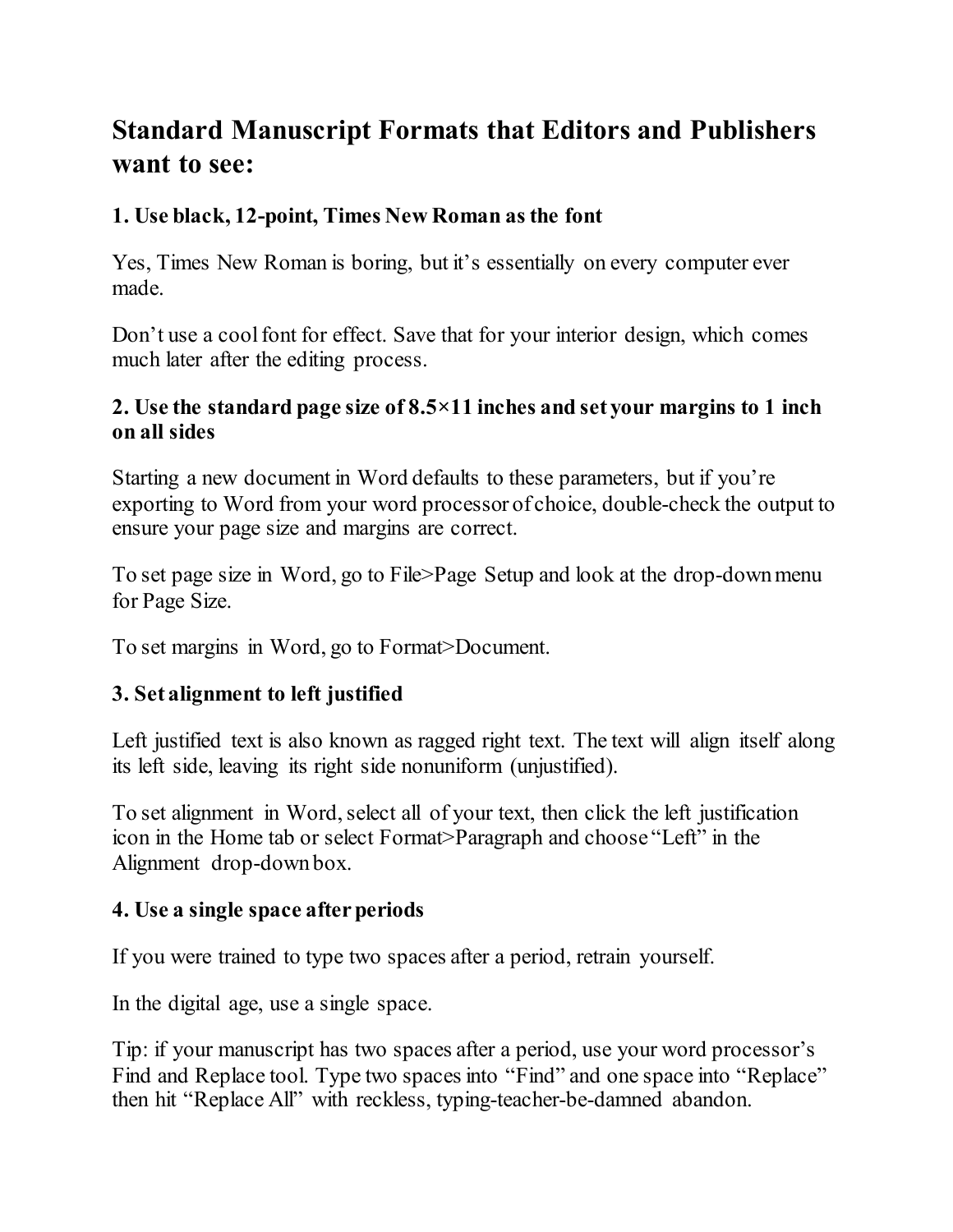### **5. Use double-spaced line spacing**

This may be the greatest help to your editor.

You want to ensure they see your every last word, so give your words room to breathe on the page.

Tip: if you've already written your book with different line spacing, select all of your text in Word, click Format > Paragraph, then select "Double" in the dropdown box under "Line spacing."

### **6. Indent all paragraphs, but don't hit tab or space to indent**

This may be every editor's pet peeve. Setting tabs and hitting tab aren't the same thing.

If you're a tab-hitter or space-space-space-space-spacer, select all of your text in Word, then set indentation using Format > Paragraph. Under "Indentation" and under "Special," choose "First line" from the drop-down menu.

Note: Generally, the first paragraph of any chapter, after a subhead, or following a bulleted or numbered list *isn't* indented in the final product.

### **7. Format paragraphs according to genre standards**

Fiction authors should use indented paragraphs without full paragraph breaks. Nonfiction authors may opt for no indentation so long as paragraphs are separated by a full paragraph break.

Tip: Crack open a book in your genre to see what the paragraphing conventions are, then emulate.

### **8. Use page breaks**

To begin a new chapter, don't just keep hitting return until you create a new page. Rather, use page breaks.

In Word, place the cursor at the end of a chapter, then click "Insert  $>$  Break  $>$  Page Break" in Word's top menu. Or just use CTRL+ENTER

A section break, on the other hand, is indicated by the pound symbol (or hashtag) on its own line, centered.